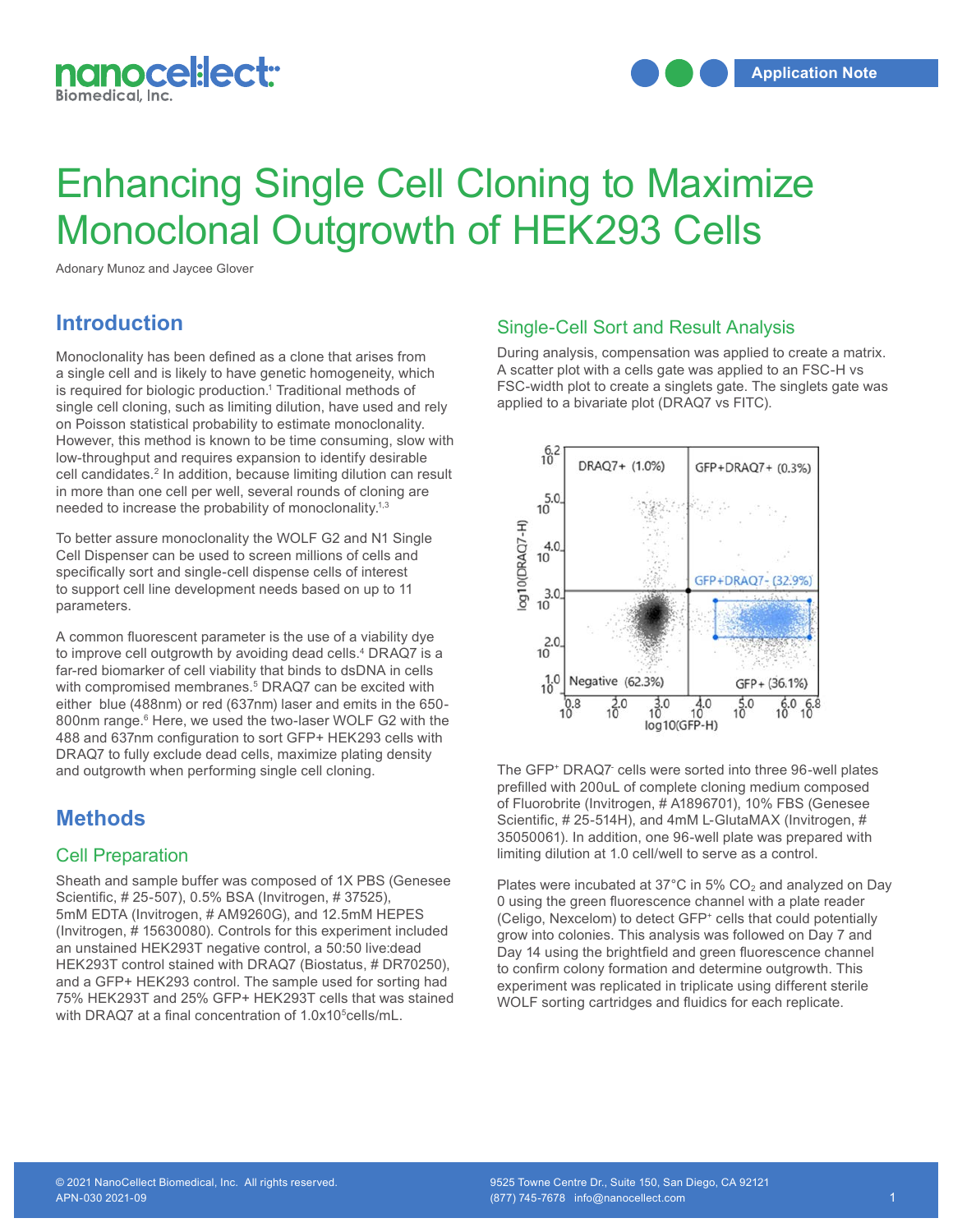

# **Results**

# Total Outgrowth

When using the WOLF G2 with the 637nm configuration for single-cell sorting of GFP<sup>+</sup> HEK293 with DRAQ7 to exclude dead cells, an average total outgrowth of 81±3.9% was observed. This represented an approximately 4x improvement over limiting dilution outgrowth of 20±8.1% (Figure 1).



**Figure 1. Average Total Outgrowth of HEK293 GFP after 14 Days:** A four-times increase in outgrowth is observed when using the WOLF **The Will right and The Will rights** reserved. G2 for single cell colony compared to limiting dilution.

# Monoclonal Outgrowth

When analyzing the 96-well culture plates on Day 0, 7, and 14, we confirmed that the WOLF G2 resulted in 74±2.9% monoclonal outgrowth. This represents a 3.75x improvement compared to 20±7.6% in the plates prepared with limiting dilution (Figure 2).



**Figure 2. Average Single Cell Deposition when using the WOLF G2 in Comparison to Limiting Dilution:** The WOLF G2 for single **WOL** cell cloning resulted in 3.75x more wells containing a single colony originating from a single cell compared to limiting dilution.

Monoclonality was determined by analyzing cells on Day 0, 7, and 14 with the Celigo to retrospectively confirm that detected particles were in fact cells by following their growth into a colony. In addition, multiple days of measurement allowed the verification that a well that contained a colony originated from a single cell (Figure 3). Figure 3



Figure 3. Representative well showing single cell outgrowth on **Day 0, Day 7, and Day 14:** Days 0, 7, and 14 were used to determine if a colony originated from a single cell deposited in the well when using the WOLF G2 and the N1 for single cell sorting. Note how the cell remained in the same position and increased in size consistent with cell growth.

Finally, the total outgrowth is consistent with our previous results using the WOLF to sort GFP+ HEK293 cells without a viability dye. The previous study had an average total outgrowth of 78±5.5% (Figure 4).<sup>7</sup> Figure 4



Figure 3. Average Total Outgrowth in Comparison to the WOLF, **WOLF G2, and Limiting Dilution:** HEK293 GFP outgrowth is within range regardless of the WOLF used. Single cell sorting with the WOLF is advantageous over limiting dilution due to being able to produce more single cell clones.

## **Total Outgrowth of HEK293 GFP in in Comparison to Limiting Dilution: Comparison to the WOLF and Limiting Dilution**